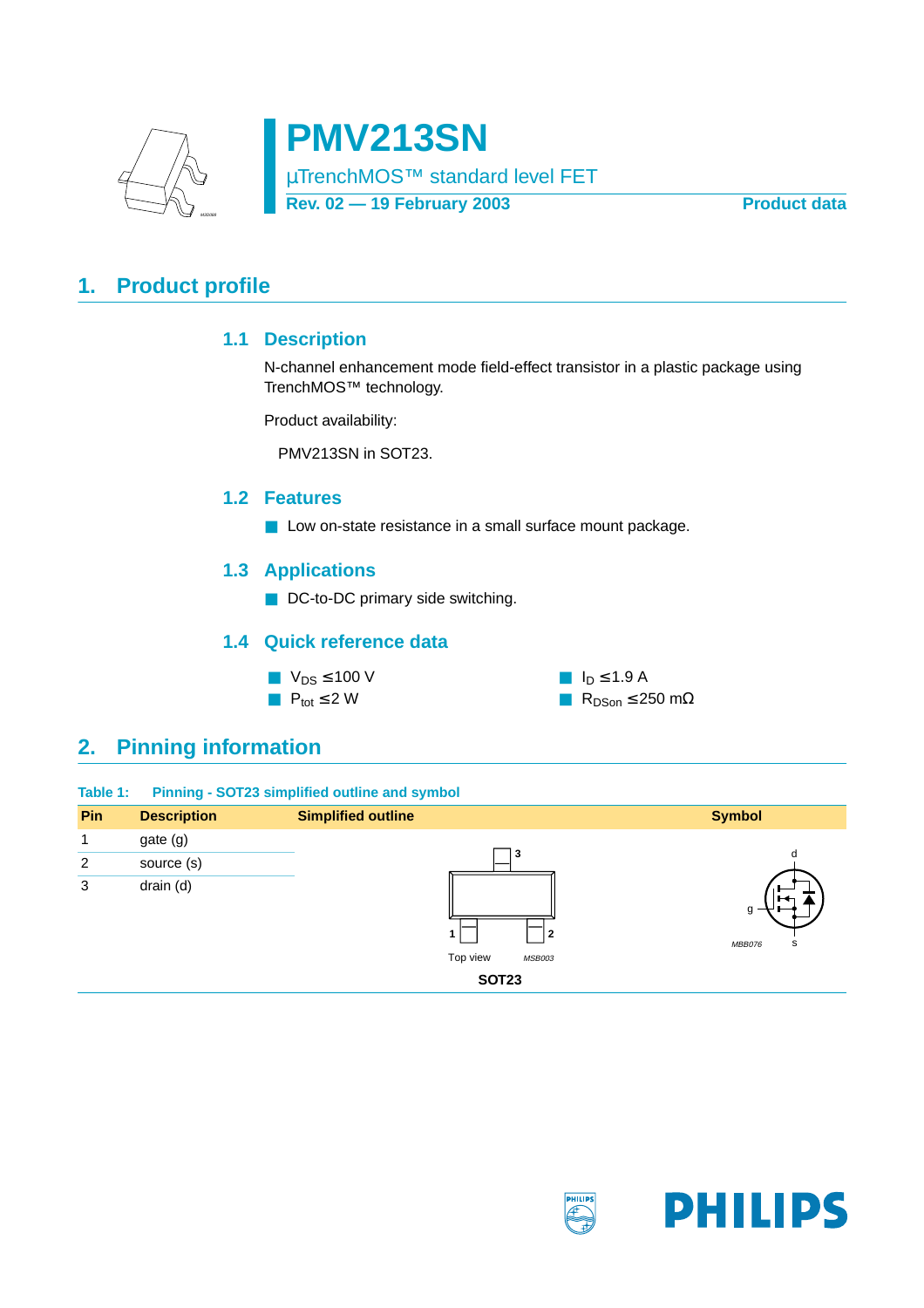## <span id="page-1-0"></span>**3. Limiting values**

#### **Table 2: Limiting values**

In accordance with the Absolute Maximum Rating System (IEC 60134).

|                        | <b>Symbol Parameter</b>                                                                      | <b>Conditions</b>                                        | <b>Min</b>               | <b>Max</b>     | <b>Unit</b> |
|------------------------|----------------------------------------------------------------------------------------------|----------------------------------------------------------|--------------------------|----------------|-------------|
| $V_{DS}$               | drain-source voltage (DC)                                                                    | 25 °C $\leq$ T <sub>i</sub> $\leq$ 150 °C                | ۰                        | 100            | V           |
| <b>V<sub>DGR</sub></b> | drain-gate voltage (DC)                                                                      | 25 °C ≤ T <sub>i</sub> ≤ 150 °C; R <sub>GS</sub> = 20 kΩ | ٠                        | 100            | V           |
| $V_{GS}$               | gate-source voltage (DC)                                                                     |                                                          |                          | ±30            | V           |
| $I_{\text{D}}$         | drain current (DC)                                                                           | $T_{sp}$ = 25 °C; $V_{GS}$ = 10 V; Figure 2 and 3        |                          | 1.9            | A           |
|                        |                                                                                              | $T_{sp}$ = 100 °C; $V_{GS}$ = 10 V; Figure 2             | $\overline{\phantom{a}}$ | 1.2            | A           |
| <b>I<sub>DM</sub></b>  | peak drain current                                                                           | $T_{SD}$ = 25 °C; pulsed; $t_p \le 10$ µs; Figure 3      | ۰                        | 7.6            | A           |
| $P_{\text{tot}}$       | total power dissipation                                                                      | $T_{\rm{sn}}$ = 25 °C; Figure 1                          | ۰                        | $\overline{2}$ | W           |
| $T_{\text{stg}}$       | storage temperature                                                                          |                                                          | $-55$                    | $+150$         | $^{\circ}C$ |
| T,                     | junction temperature                                                                         |                                                          | $-55$                    | $+150$         | $^{\circ}C$ |
|                        | Source-drain diode                                                                           |                                                          |                          |                |             |
| $I_{\rm S}$            | source (diode forward) current (DC) $T_{SD} = 25 \degree C$                                  |                                                          | $\overline{\phantom{a}}$ | 1.7            | A           |
| $I_{SM}$               | peak source (diode forward) current $T_{\rm SD} = 25$ °C; pulsed; $t_{\rm D} \le 10 \,\mu s$ |                                                          | ۰                        | 6.9            | A           |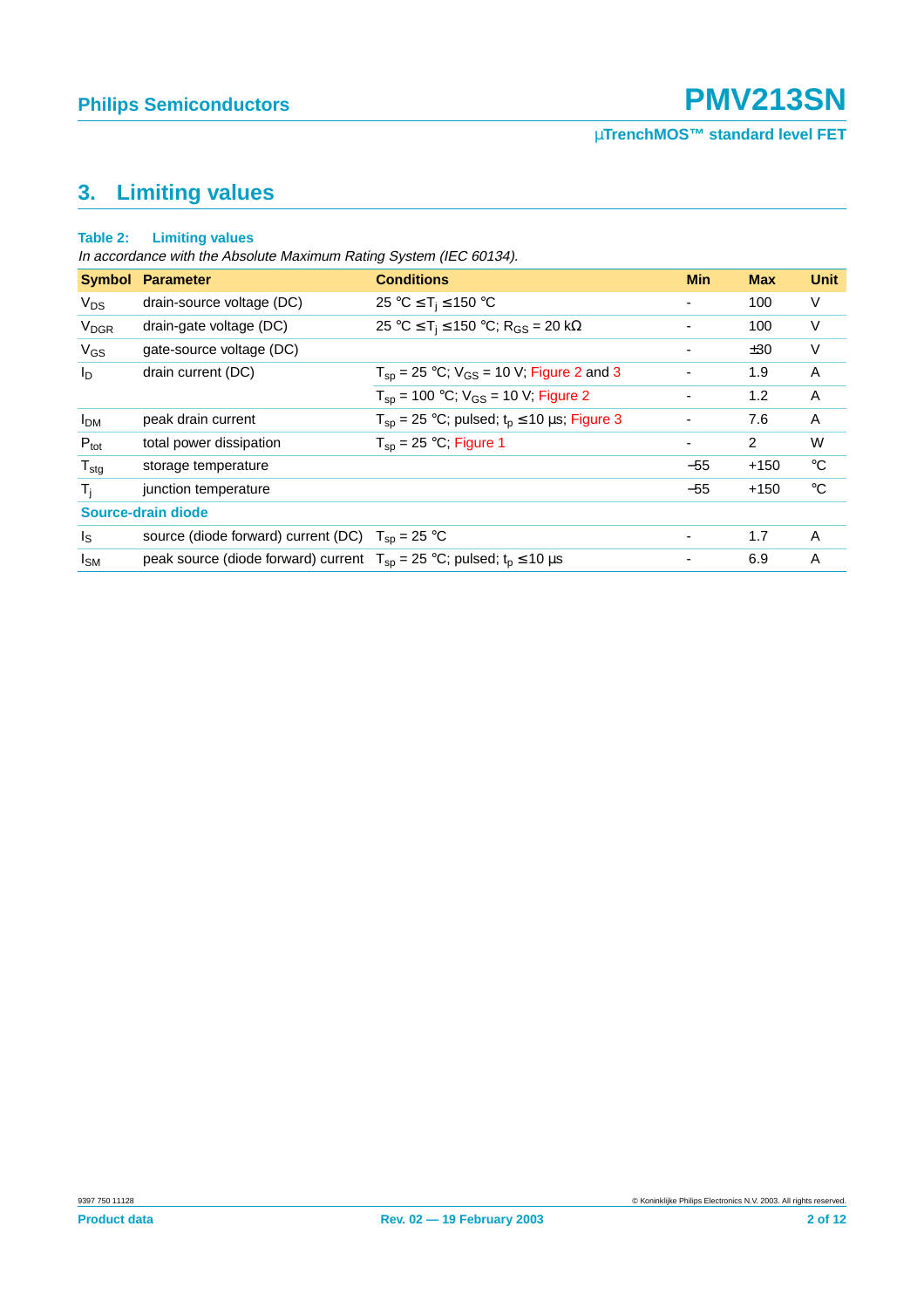<span id="page-2-2"></span><span id="page-2-1"></span><span id="page-2-0"></span>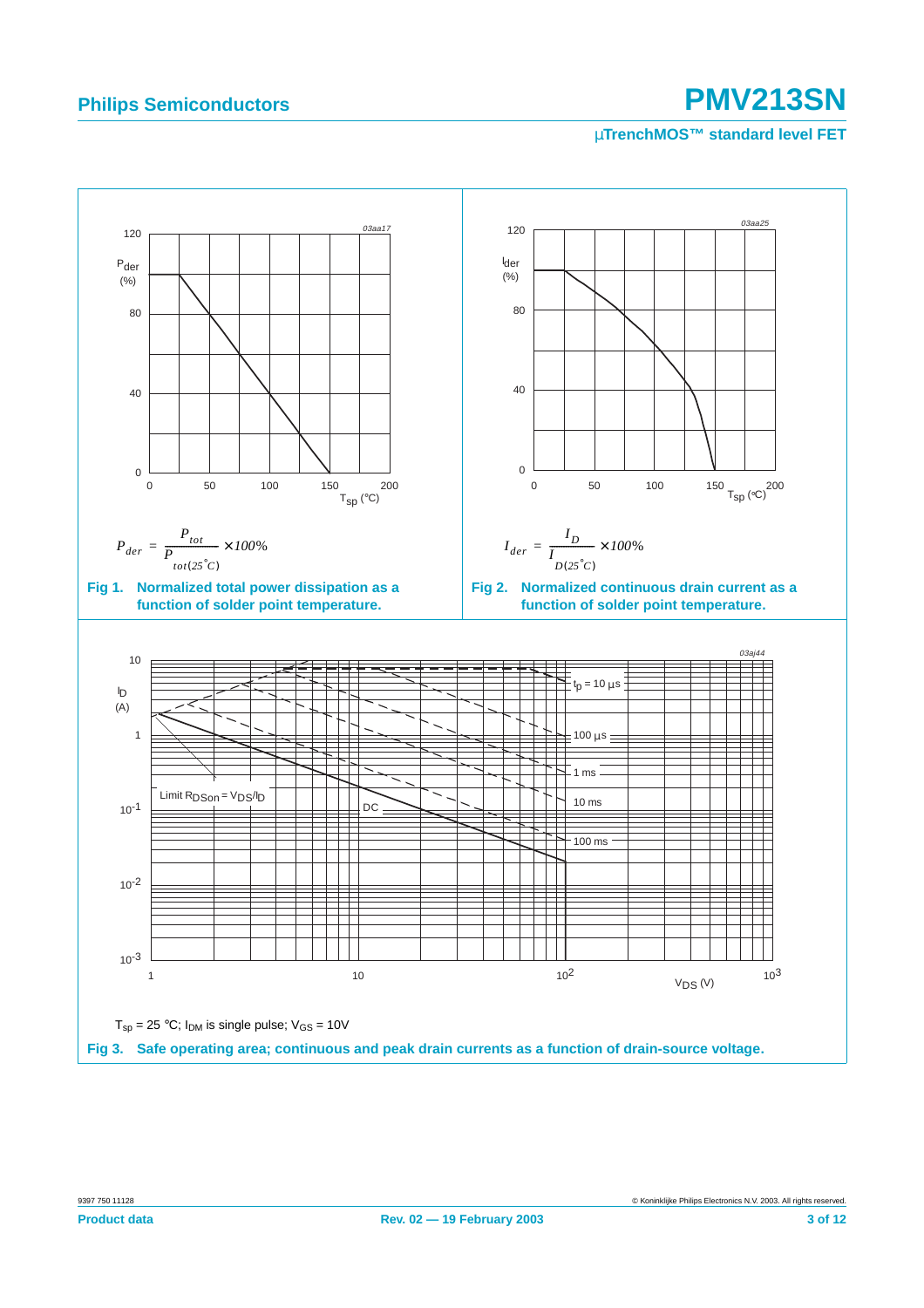## <span id="page-3-1"></span>**4. Thermal characteristics**

| Table 3: Thermal characteristics                                         |                   |  |                  |
|--------------------------------------------------------------------------|-------------------|--|------------------|
| <b>Symbol Parameter</b>                                                  | <b>Conditions</b> |  | Min Typ Max Unit |
| $R_{th(i-sp)}$ thermal resistance from junction to solder point Figure 4 |                   |  | - - 60 K/W       |

### **4.1 Transient thermal impedance**

<span id="page-3-2"></span><span id="page-3-0"></span>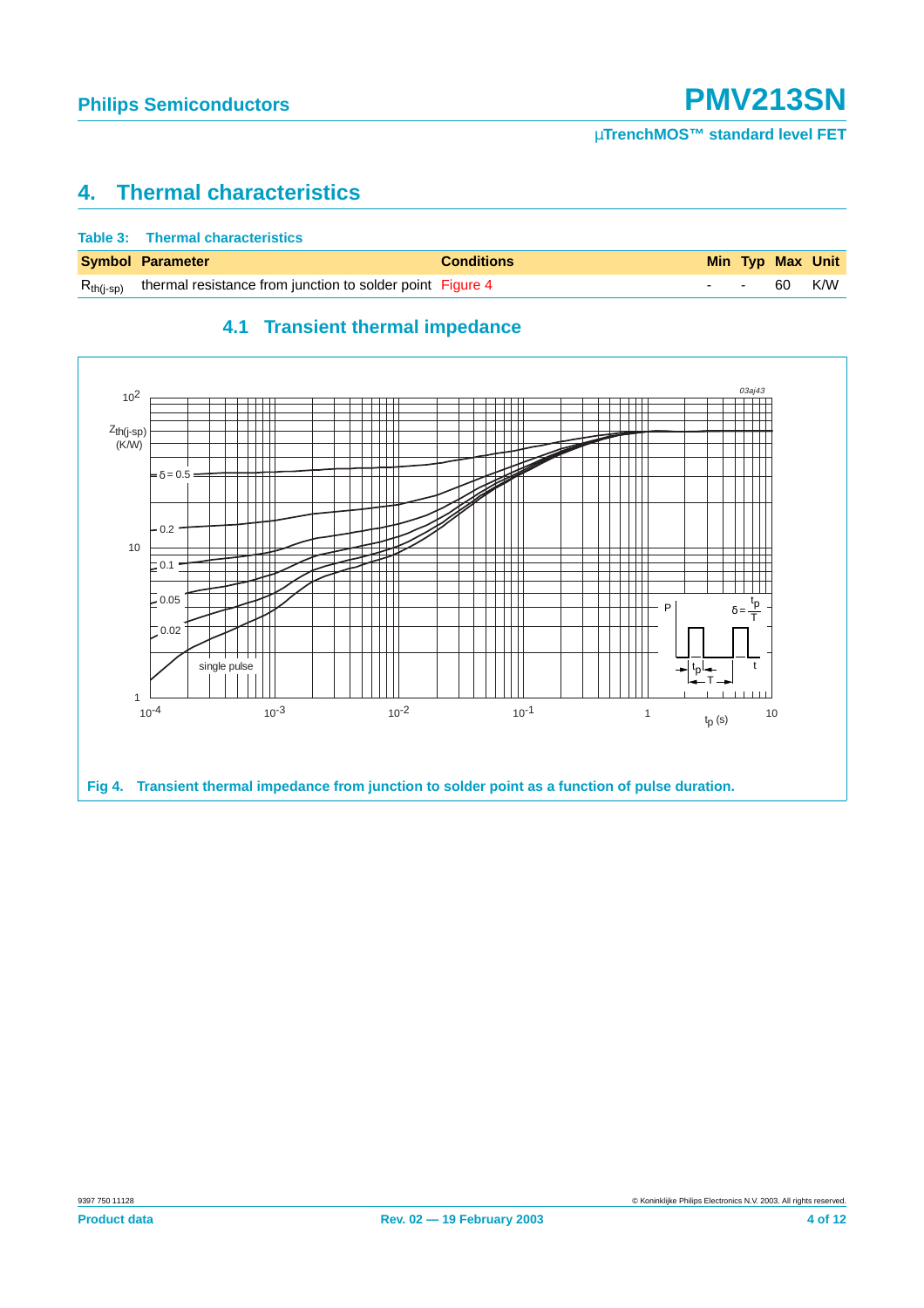## <span id="page-4-0"></span>**5. Characteristics**

### **Table 4: Characteristics**

 $T_i = 25$  °C unless otherwise specified.

|                               | <b>Symbol Parameter</b>                                                       | <b>Conditions</b>                                                                                   | <b>Min</b>               | <b>Typ</b>     | <b>Max</b>               | <b>Unit</b> |  |
|-------------------------------|-------------------------------------------------------------------------------|-----------------------------------------------------------------------------------------------------|--------------------------|----------------|--------------------------|-------------|--|
| <b>Static characteristics</b> |                                                                               |                                                                                                     |                          |                |                          |             |  |
|                               | V <sub>(BR)DSS</sub> drain-source breakdown voltage                           | $I_D = 250 \mu A$ ; $V_{GS} = 0 V$                                                                  |                          |                |                          |             |  |
|                               |                                                                               | $T_i = 25 °C$                                                                                       | 100                      | $\blacksquare$ | ä,                       | V           |  |
|                               |                                                                               | $T_i = -55$ °C                                                                                      | 90                       |                |                          | $\vee$      |  |
| $V_{GS(th)}$                  | gate-source threshold voltage                                                 | $I_D = 1$ mA; $V_{DS} = V_{GS}$ ; Figure 9                                                          |                          |                |                          |             |  |
|                               |                                                                               | $T_i = 25 °C$                                                                                       | 2                        | 3              | 4                        | V           |  |
|                               |                                                                               | $T_i = 150 °C$                                                                                      | 1.2                      |                |                          | V           |  |
|                               |                                                                               | $T_i = -55$ °C                                                                                      |                          | ÷,             | 4.4                      | V           |  |
| $I_{\text{DSS}}$              | drain-source leakage current                                                  | $V_{DS}$ = 100 V; $V_{GS}$ = 0 V                                                                    |                          |                |                          |             |  |
|                               |                                                                               | $T_i = 25$ °C                                                                                       | $\overline{\phantom{a}}$ | $\blacksquare$ | 1                        | μA          |  |
|                               |                                                                               | $T_i = 150 °C$                                                                                      |                          | ä,             | 100                      | μA          |  |
| $I_{GSS}$                     | gate-source leakage current                                                   | $V_{GS} = \pm 20$ V; $V_{DS} = 0$ V                                                                 | $\blacksquare$           | 10             | 100                      | nA          |  |
| R <sub>DSon</sub>             | drain-source on-state resistance                                              | $V_{GS}$ = 10 V; $I_D$ = 0.5 A; Figure 7 and 8                                                      |                          |                |                          |             |  |
|                               |                                                                               | $T_i = 25$ °C                                                                                       |                          | 213            | 250                      | $m\Omega$   |  |
|                               |                                                                               | $T_i = 150 °C$                                                                                      | $\blacksquare$           | 490            | 575                      | $m\Omega$   |  |
|                               | <b>Dynamic characteristics</b>                                                |                                                                                                     |                          |                |                          |             |  |
| $Q_{g(tot)}$                  | total gate charge                                                             | $I_D$ = 1.2 A; $V_{DD}$ = 80 V; $V_{GS}$ = 10 V; Figure 13                                          |                          | 7              | $\overline{\phantom{a}}$ | nС          |  |
| $\mathsf{Q}_{\mathsf{gs}}$    | gate-source charge                                                            |                                                                                                     | $\blacksquare$           | 1.4            | ÷,                       | nC          |  |
| $Q_{gd}$                      | gate-drain (Miller) charge                                                    |                                                                                                     |                          | 2.5            | ÷,                       | nC          |  |
| $C_{iss}$                     | input capacitance                                                             | $V_{GS} = 0 V$ ; $V_{DS} = 20 V$ ; f = 1 MHz; Figure 11                                             | $\overline{\phantom{a}}$ | 330            | $\blacksquare$           | pF          |  |
| $C_{\text{oss}}$              | output capacitance                                                            |                                                                                                     |                          | 36             | ÷,                       | pF          |  |
| C <sub>rss</sub>              | reverse transfer capacitance                                                  |                                                                                                     | $\Box$                   | 22             | $\blacksquare$           | pF          |  |
| $t_{d(on)}$                   | turn-on delay time                                                            | $V_{DD}$ = 50 V; R <sub>L</sub> = 33 $\Omega$ ; V <sub>GS</sub> = 10 V; R <sub>G</sub> = 6 $\Omega$ | $\blacksquare$           | 5.5            | $\blacksquare$           | ns          |  |
| $t_r$                         | rise time                                                                     |                                                                                                     | $\blacksquare$           | 5              | $\blacksquare$           | ns          |  |
| $t_{d(off)}$                  | turn-off delay time                                                           |                                                                                                     | $\overline{\phantom{a}}$ | 9.5            | $\blacksquare$           | ns          |  |
| $t_f$                         | fall time                                                                     |                                                                                                     |                          | $\mathsf 3$    | ÷,                       | ns          |  |
|                               | Source-drain diode                                                            |                                                                                                     |                          |                |                          |             |  |
| $V_{SD}$                      | source-drain (diode forward) voltage $I_S = 1.5$ A; $V_{GS} = 0$ V; Figure 12 |                                                                                                     | ÷,                       | 0.83           | 1.2                      | V           |  |
| $t_{rr}$                      | reverse recovery time                                                         | $I_S = 1.2$ A; dl <sub>S</sub> /dt = -100 A/ $\mu$ s; V <sub>GS</sub> = 0 V                         | $\blacksquare$           | 36             |                          | ns          |  |
| $Q_{r}$                       | recovered charge                                                              |                                                                                                     | $\blacksquare$           | 23             | $\blacksquare$           | nС          |  |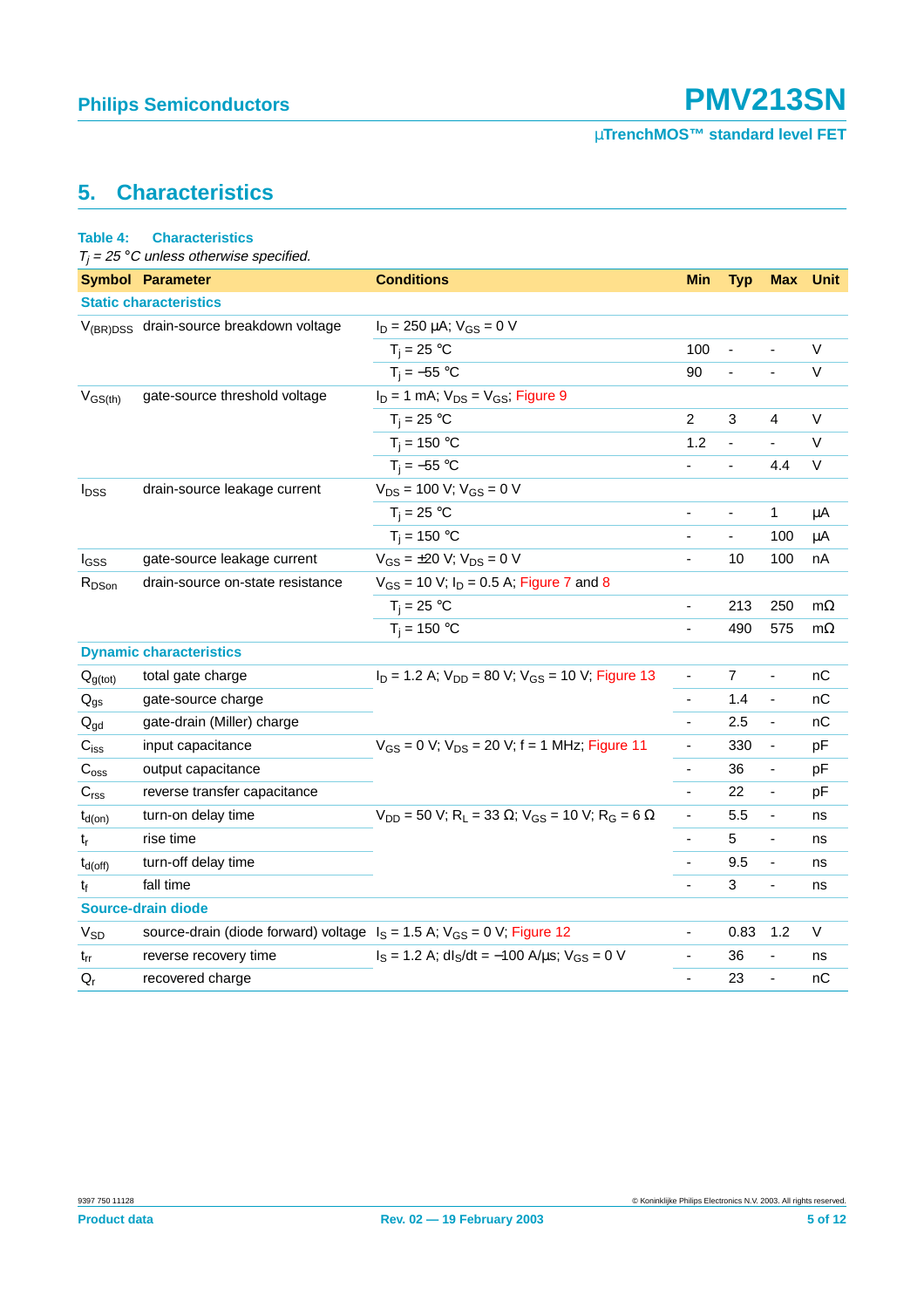<span id="page-5-1"></span><span id="page-5-0"></span>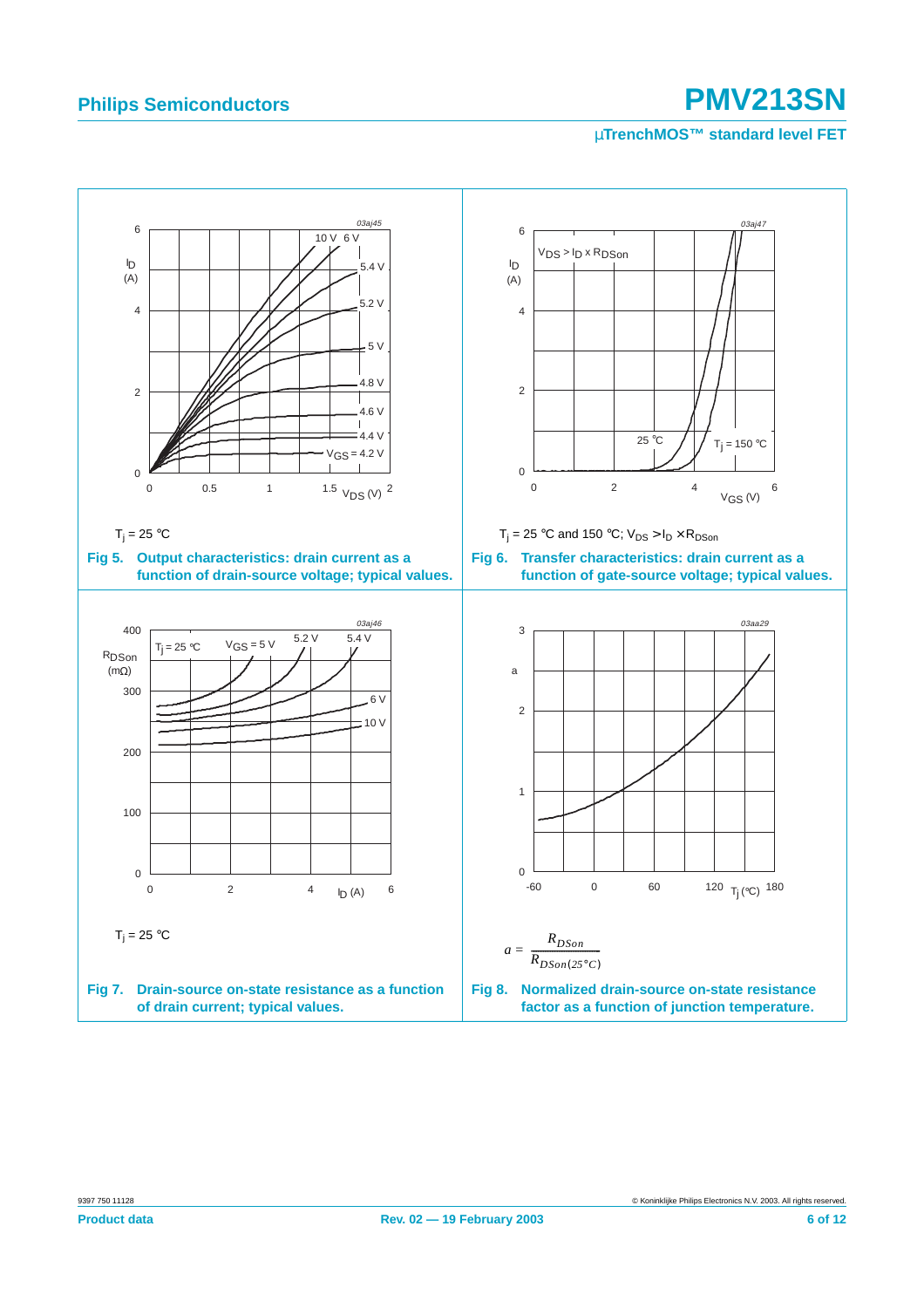<span id="page-6-1"></span><span id="page-6-0"></span>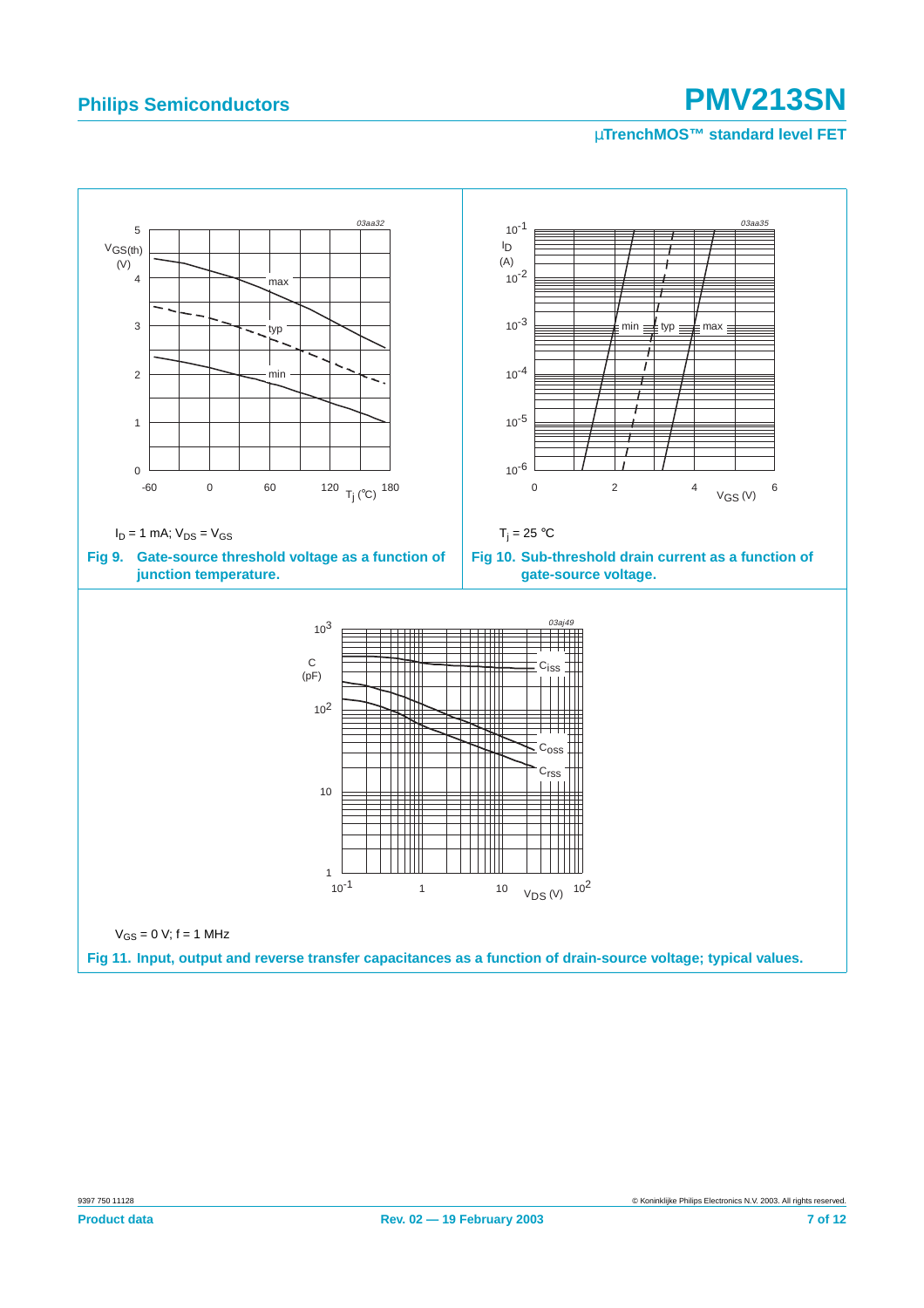<span id="page-7-1"></span><span id="page-7-0"></span>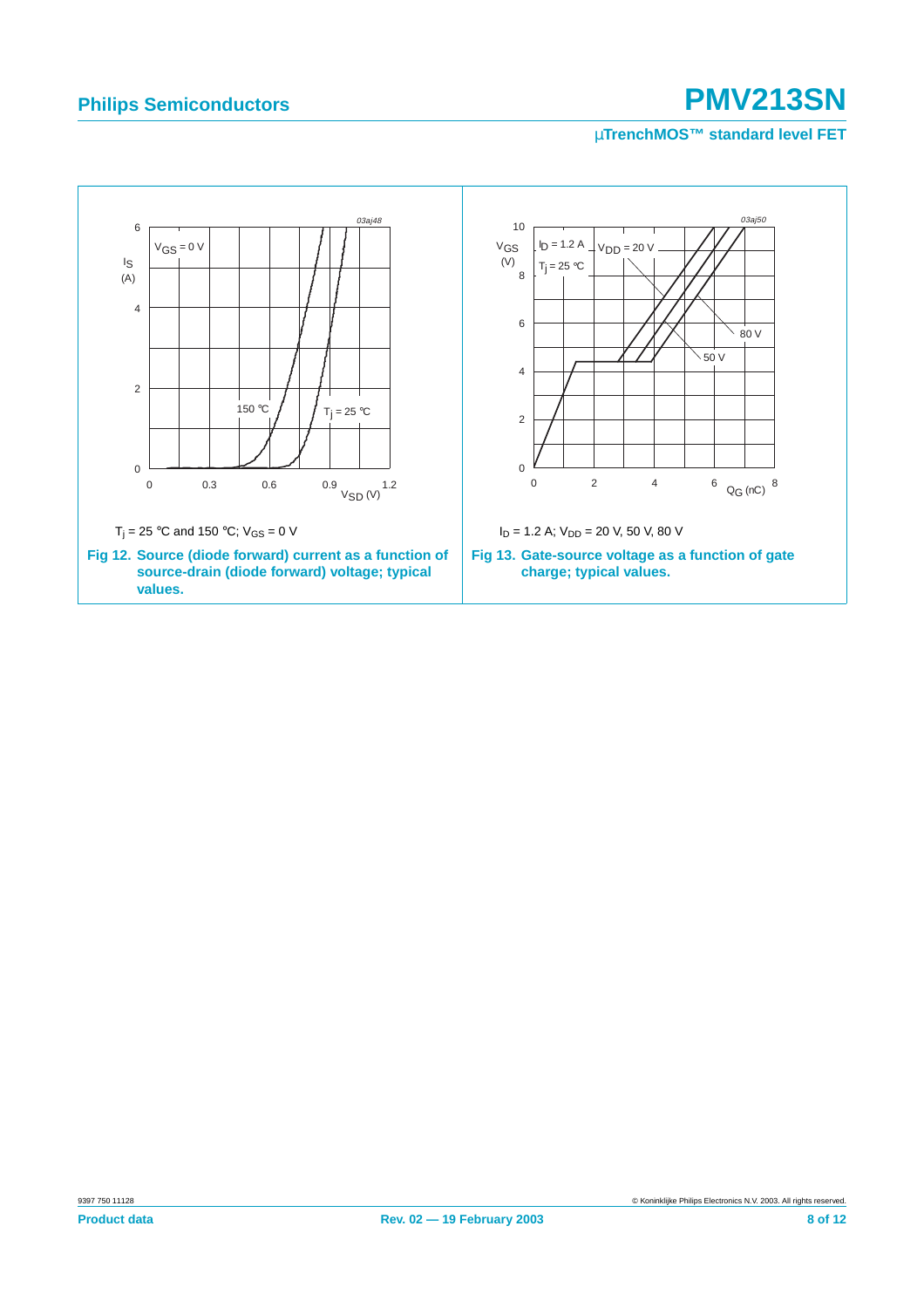## <span id="page-8-0"></span>**6. Package outline**





#### **Fig 14. SOT23.**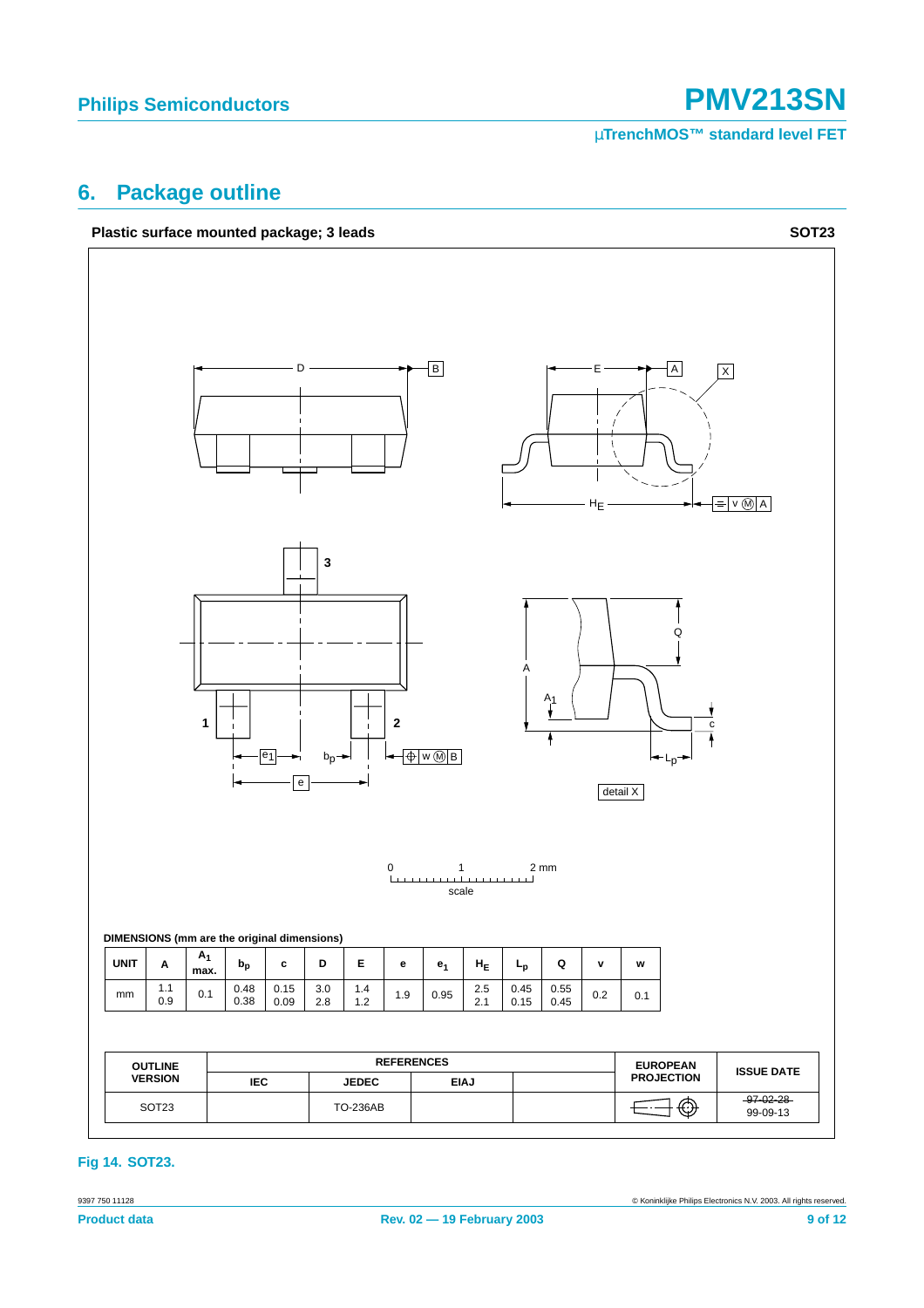## <span id="page-9-0"></span>**7. Revision history**

|    | <b>Table 5: Revision history</b> |             |                                                                                                                   |
|----|----------------------------------|-------------|-------------------------------------------------------------------------------------------------------------------|
|    | <b>Rev</b> Date                  | <b>CPCN</b> | <b>Description</b>                                                                                                |
| 02 | 20030219                         |             | Product data (9397 750 11128)                                                                                     |
|    |                                  |             | Modifications:                                                                                                    |
|    |                                  |             | • Section 1.4 "Quick reference data" $I_D$ modified due to improved $R_{th}$ .                                    |
|    |                                  |             | • Section 1.4 "Quick reference data" $P_{\text{tot}}$ modified due to improved $R_{\text{th}}$ .                  |
|    |                                  |             | • Section 3 "Limiting values" $I_D$ , $I_{DM}$ , $P_{tot}$ , $I_S$ , $I_{SM}$ modified due to improved $R_{th}$ . |
|    |                                  |             | • Section 3 "Limiting values" Figure 3 SOA graph modified due to improved R <sub>th</sub> .                       |
|    |                                  |             | • Section 4 "Thermal characteristics" $R_{th(i-sp)}$ improved.                                                    |
|    |                                  |             | • Section 4 "Thermal characteristics" Figure 4 to reflect the improvement in R <sub>th(i-sp)</sub> .              |
| 01 | 20030115                         |             | Product data (9397 750 10893)                                                                                     |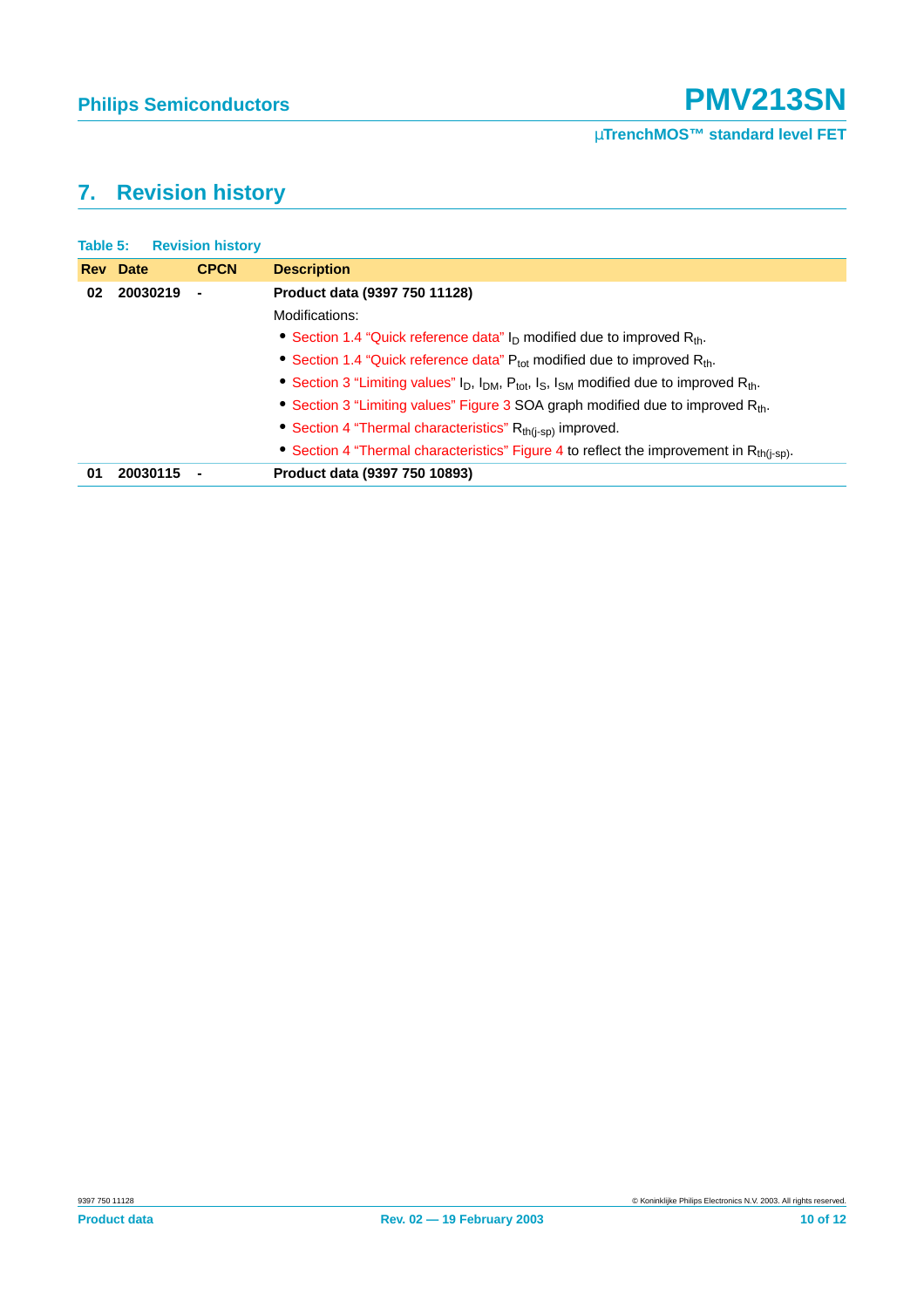### <span id="page-10-3"></span>**8. Data sheet status**

| <b>Level</b> | Data sheet status[1] | <b>Product status</b> <sup>[2][3]</sup> | <b>Definition</b>                                                                                                                                                                                                                                                                                    |
|--------------|----------------------|-----------------------------------------|------------------------------------------------------------------------------------------------------------------------------------------------------------------------------------------------------------------------------------------------------------------------------------------------------|
|              | Objective data       | Development                             | This data sheet contains data from the objective specification for product development. Philips<br>Semiconductors reserves the right to change the specification in any manner without notice.                                                                                                       |
| $\mathbf{H}$ | Preliminary data     | Qualification                           | This data sheet contains data from the preliminary specification. Supplementary data will be published<br>at a later date. Philips Semiconductors reserves the right to change the specification without notice, in<br>order to improve the design and supply the best possible product.             |
| Ш            | Product data         | Production                              | This data sheet contains data from the product specification. Philips Semiconductors reserves the<br>right to make changes at any time in order to improve the design, manufacturing and supply. Relevant<br>changes will be communicated via a Customer Product/Process Change Notification (CPCN). |

<span id="page-10-0"></span>[1] Please consult the most recently issued data sheet before initiating or completing a design.

<span id="page-10-1"></span>[2] The product status of the device(s) described in this data sheet may have changed since this data sheet was published. The latest information is available on the Internet at URL http://www.semiconductors.philips.com.

<span id="page-10-2"></span>[3] For data sheets describing multiple type numbers, the highest-level product status determines the data sheet status.

### <span id="page-10-4"></span>**9. Definitions**

**Short-form specification —** The data in a short-form specification is extracted from a full data sheet with the same type number and title. For detailed information see the relevant data sheet or data handbook.

**Limiting values definition —** Limiting values given are in accordance with the Absolute Maximum Rating System (IEC 60134). Stress above one or more of the limiting values may cause permanent damage to the device. These are stress ratings only and operation of the device at these or at any other conditions above those given in the Characteristics sections of the specification is not implied. Exposure to limiting values for extended periods may affect device reliability.

**Application information —** Applications that are described herein for any of these products are for illustrative purposes only. Philips Semiconductors make no representation or warranty that such applications will be suitable for the specified use without further testing or modification.

## <span id="page-10-5"></span>**10. Disclaimers**

**Life support —** These products are not designed for use in life support appliances, devices, or systems where malfunction of these products can reasonably be expected to result in personal injury. Philips Semiconductors customers using or selling these products for use in such applications do so at their own risk and agree to fully indemnify Philips Semiconductors for any damages resulting from such application.

**Right to make changes —** Philips Semiconductors reserves the right to make changes in the products - including circuits, standard cells, and/or software - described or contained herein in order to improve design and/or performance. When the product is in full production (status 'Production'), relevant changes will be communicated via a Customer Product/Process Change Notification (CPCN). Philips Semiconductors assumes no responsibility or liability for the use of any of these products, conveys no licence or title under any patent, copyright, or mask work right to these products, and makes no representations or warranties that these products are free from patent, copyright, or mask work right infringement, unless otherwise specified.

### <span id="page-10-6"></span>**11. Trademarks**

**TrenchMOS —** is a trademark of Koninklijke Philips Electronics N.V.

# **Contact information**

For additional information, please visit **http://www.semiconductors.philips.com**. For sales office addresses, send e-mail to: **sales.addresses@www.semiconductors.philips.com. Fax: +31 40 27 24825** 

© Koninklijke Philips Electronics N.V. 2003. All rights reserved.

9397 750 11128